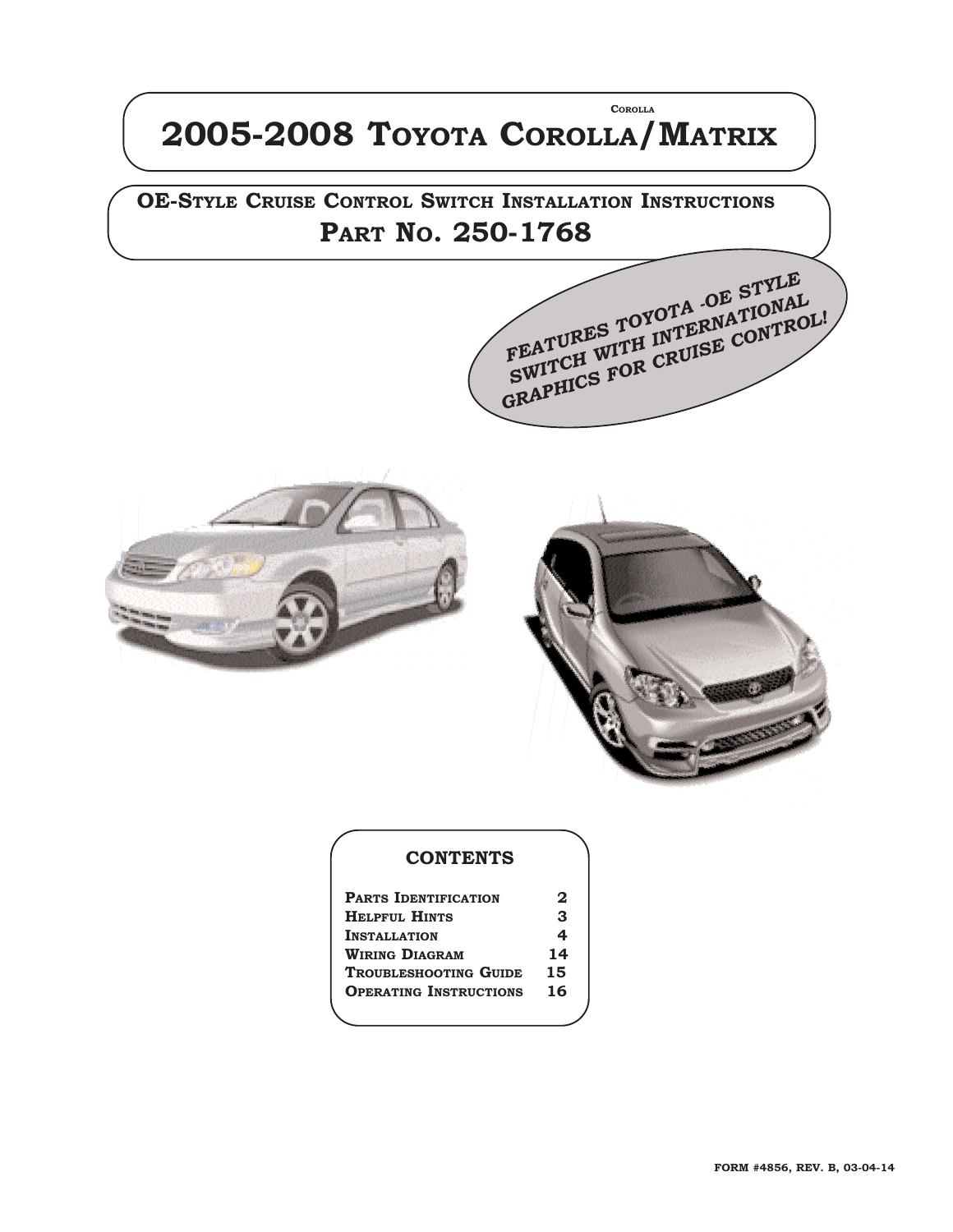# **PARTS IDENTIFICATION**

| <b>ITEM</b>  | <b>QUANTITY</b> | <b>PART NUMBER</b> | <b>DESCRIPTION</b>                                      |
|--------------|-----------------|--------------------|---------------------------------------------------------|
|              |                 | 250-1768           | <b>CONTROL SWITCH ASSEMBLY</b>                          |
| $\mathbf{2}$ |                 | 250-2598           | TOOL, CUT, SWITCH HOLE (OPTIONAL-SOLD SEPARATELY)       |
| з            |                 | 250-2599           | TOOL, TEMPLATE, SWITCH HOLE (OPTIONAL-SOLD SEPARATELY)  |
| 4            |                 | 250-2600           | TOOL, EXTRACTION, SWITCH DIE (OPTIONAL-SOLD SEPARATELY) |

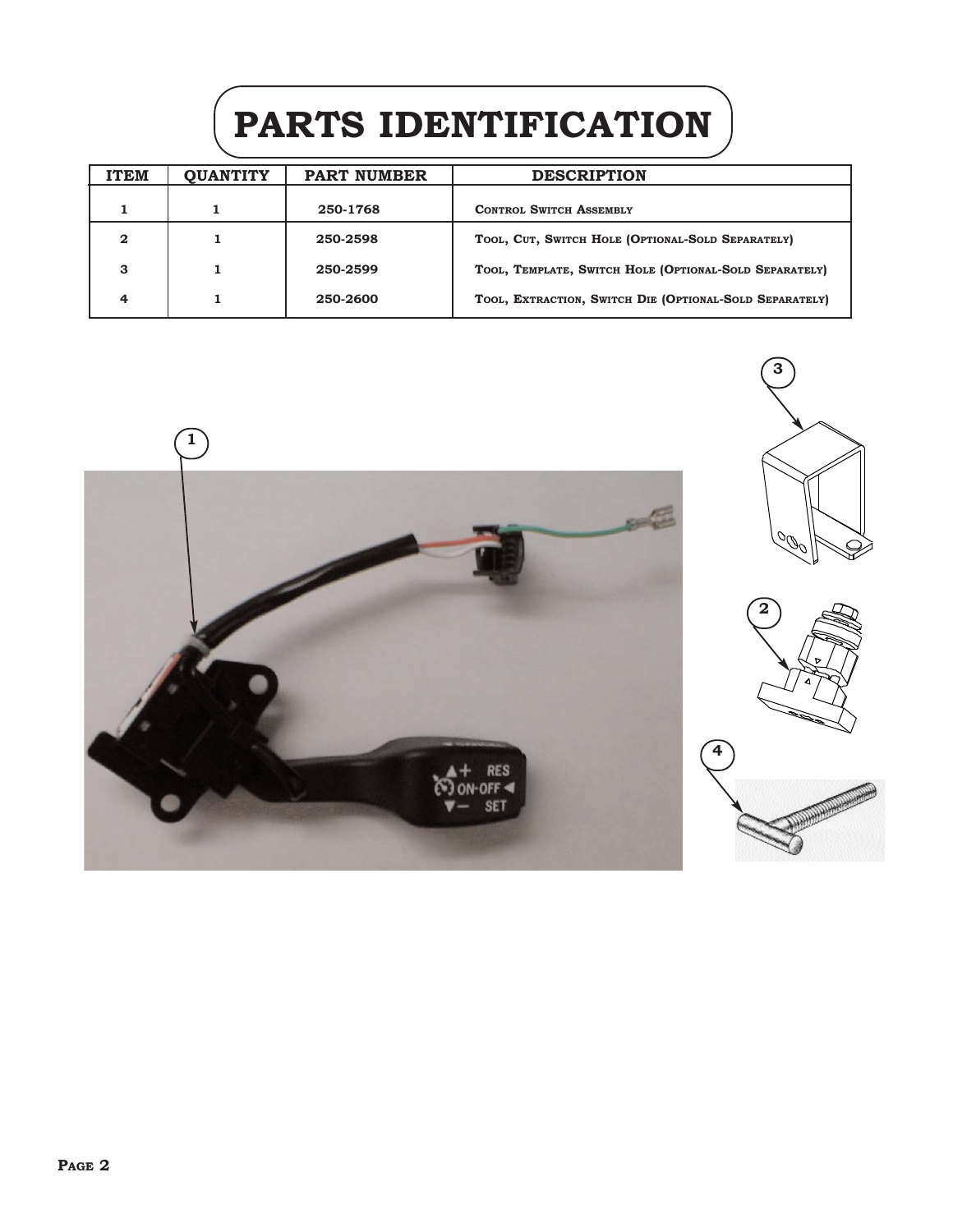

### **CONTROL SWITCH**

*LOCATION: RIGHT SIDE STEERING WHEEL COVER HARDWARE: USE CUTTING TOOLS 250-1598, 250- 1599 & 250-1600 OR TEMPLATE INSTRUCTIONS.*

**1.** REMOVE LOWER STEERING COLUMN COVER; THIS REQUIRES REMOVAL OF THREE **(3)** PHILIPS SCREWS. *FIGURES 1, 2 & 3.*

*CAUTION: ENSURE THAT BATTERY HAS BEEN DIS-CONNECTED FOR MORE THAN 90 SECONDS PRIOR TO REMOVAL OF AIRBAG; FAILURE TO HEAD THIS WARN-ING MAY RESULT IN AIRBAG DISCHARGE AND MAY CAUSE SERIOUS INJURY OR DEATH.*

- **2.** REMOVE AIRBAG BY EXTRACTING THE TWO 30 TORX SCREWS AS ILLUSTRATED IN *FIGURE 4A.*
- **3.** UTILIZE SMALL SCREWDRIVER TO REMOVE AIRBAG CONNECTORS AS ILLUSTRATED IN *FIGURE 4B.*

*CAUTION: BE SURE TO STORE AIRBAG FACE UP AS ILLUSTRATED IN FIGURE 4C TO REDUCE INJURY IN EVENT OF ACCIDENTAL DISCHARGE OF AIRBAG.*









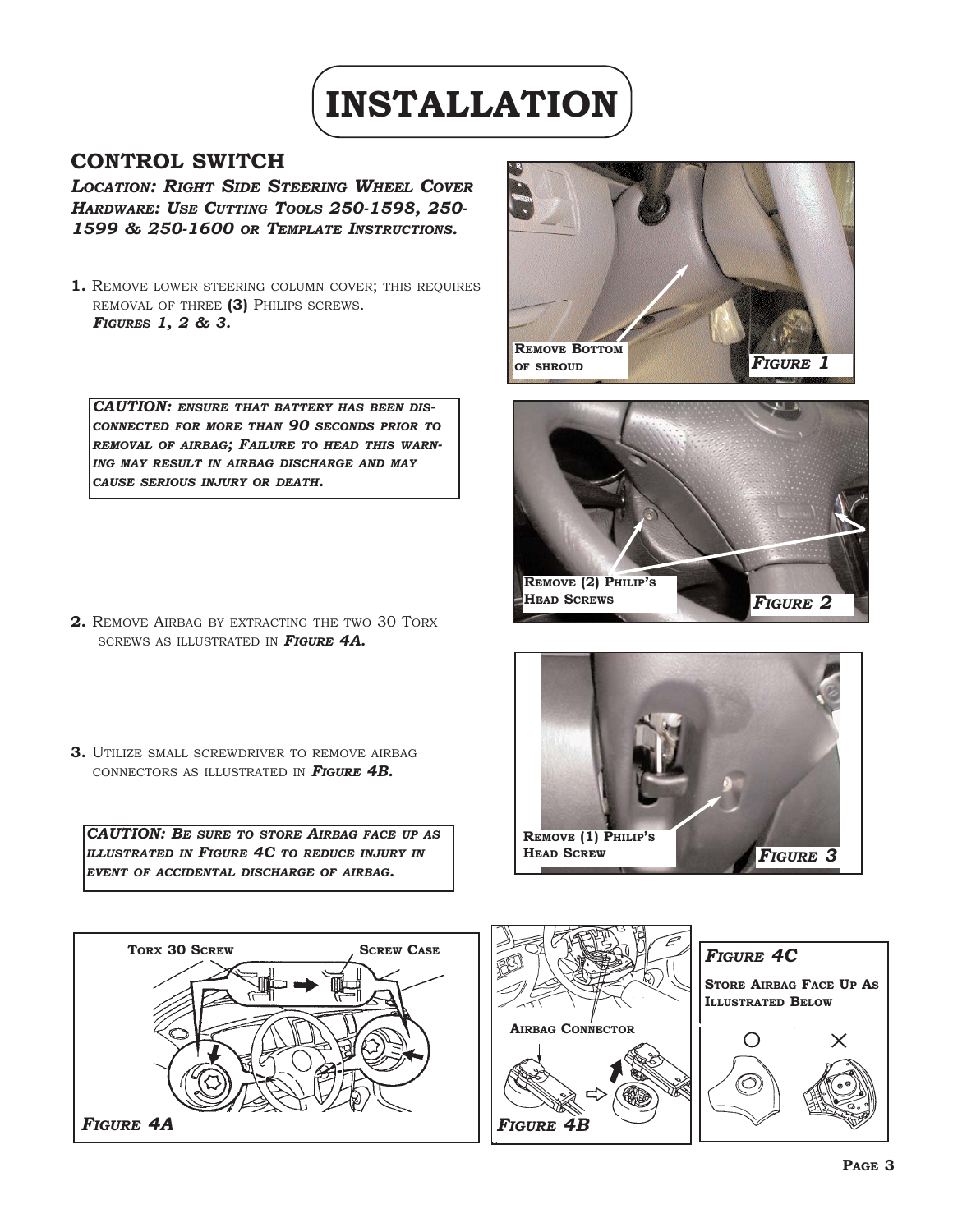# **INSTALLATION**

## **CONTROL SWITCH CONTINUED**

**4.** USING THE **SWITCH HOLE CUTTING TEMPLATE, 250-2599,** PLACE THE LOCATER TABS INTO OE CRUISE SWITCH MOUNTING HOLES AND DRILL ONE *(1)* **5MM (13/64")** HOLE AND TWO *(2)* **8MM (11/32").** *FIGURES 6 & 7*





**5.** USING THE **SWITCH HOLE CUTTING TOOL, 250-2598,**  PLACE THE LOCATER TABS INTO OE CRUISE SWITCH MOUNTING HOLES AND WITH 13MM SOCKET, TIGHTEN THE SCREW UNTIL PLASTIC HOLE IS CUT OUT. *FIGURES 8, 9 & 10.*

ENSURE THAT THE MARKS INDICATING THE TOP OF THE CUTTING TOOL ARE FACING UP; THE ANGLE ON THE TOOL SHOULD SILOUETTE THE CURVES OF THE STEERING SHROUD. *FIGURES 8, 9 & 10.*

**6.** SOMETIMES THE CUTTING DIE MAY GET LODGED IN THE STEERING SHROUD MATERIAL; IN THIS CASE, UTILIZE THE CUTTING EXTRACTION TOOL, **250-2600,** TO REMOVE DIE.

THREAD T-BOLT INTO DIE AS SHOWN IN *FIGURE 11* AND PULL TO REMOVE DIE FROM STEERING SHROUD.





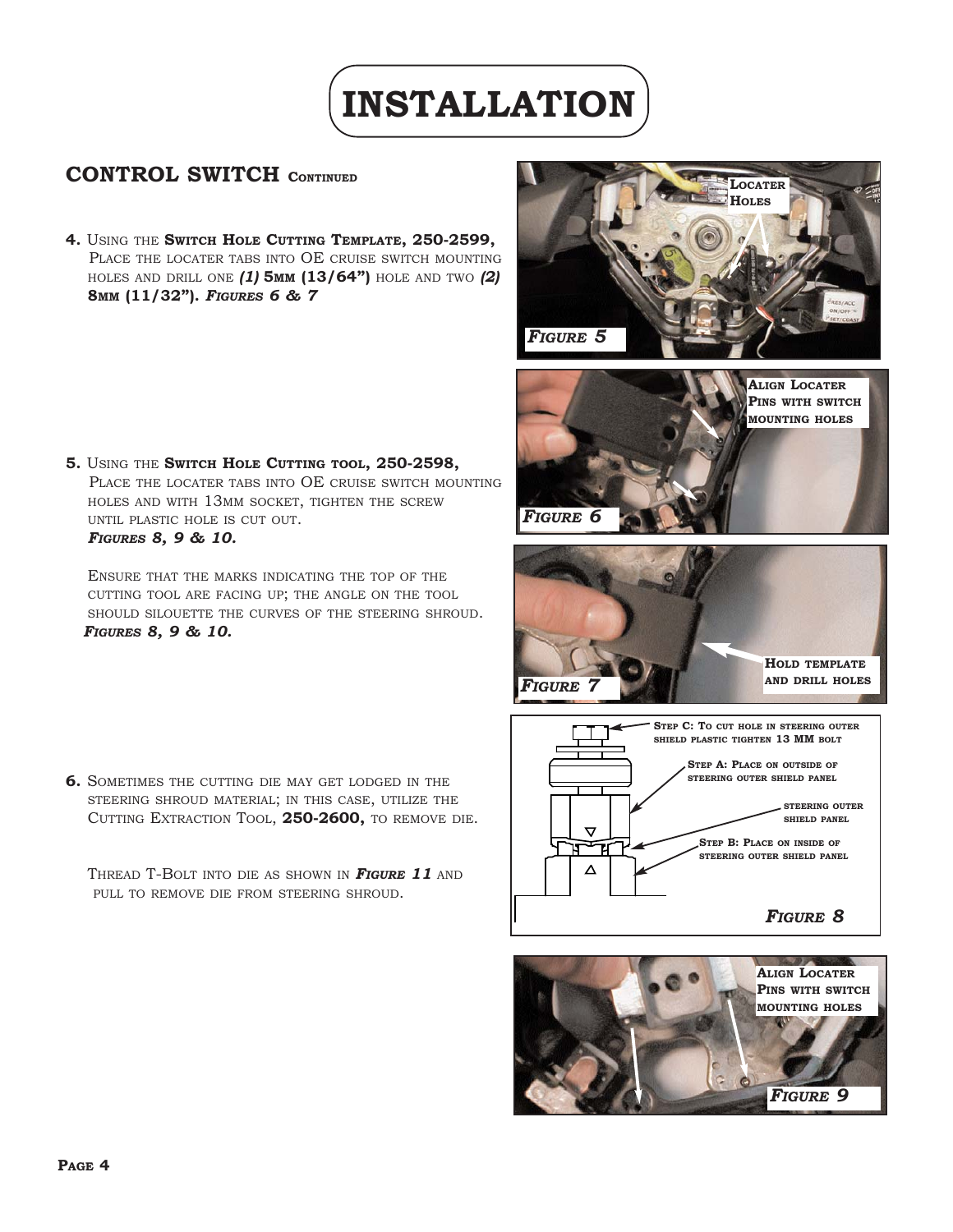# **INSTALLATION**

## **CONTROL SWITCH CONTINUED**

- **7.** MOUNT CRUISE CONTROL SWITCH WITH TWO *(2)* TORX 15 SCREWS PROVIDED. REMOVE GROUND TERMINAL AND DUMMY HORN/CRUISE CONNECTOR FROM STEERING WHEEL AND DIS CARD. PLUG IN CRUISE SWITCH CONNECTOR ENSURING TO RECONNECT GROUND TERMINAL. *FIGURE 6 & 12*
- **8.** REINSTALL AIRBAG.
- **9.** UTILIZING INTERFACE CONNECTORS ON MAIN CRUISE HARNESS, MAKE INTERFACE CONNECTION TO HORN/CRUISE CONNECTOR LOCATED AT STEERING SLIP-RING NEAR SWITCH LOCATION AS SHWN IN *FIGURE 13.*
- **10.** REINSTALL TWO **(2)** PIECE STEERING WHEEL SHROUD.









### **REASSEMBLY**

1. RECONNECT NEGATIVE BATTERY CABLE AND TORQUE TO 3 FT LBS.